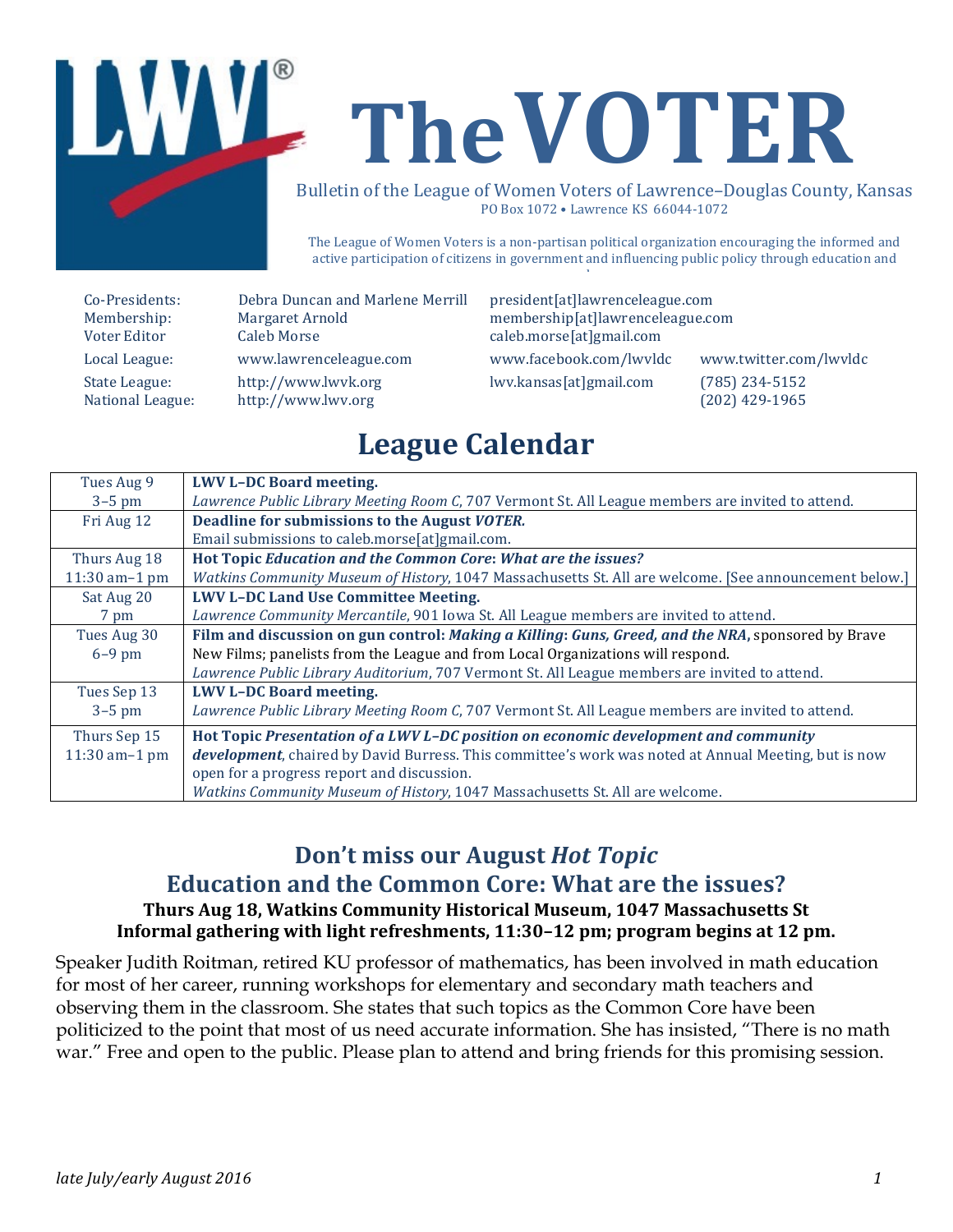#### **Message from Co-President Marlene Merrill**

June and early July have been busy months for the League. First I will report on the National Convention which was held in Washington D.C., June16–19. About 800 League members attended the convention which was a mix of presentations and plenary sessions. Some of the highlights: 1) a resolution responding to gun violence in American and a resolution to restore research on gun safety and gun violence and provide funding for the CDC (Centers for Disease Control) to do this research; 2) a resolution supporting statehood for the people of District of Columbia; 3) a resolution supporting U.S. ratification of the UN COP 21 Paris agreement; and 4) a resolution for the League to continue working for full implementation of the EPA Clean Power Plan. The LWVUS budget was approved and the bylaws were amended lowering the age for full membership to age 16 and to encourage all regardless of immigration status for



LWV L-DC delegates to the LWV National Convention (L to R) Cille King, Deborah Duncan, and Marlene Merrill front of the Capitol in Washington, D.C.

membership. There was a lot of discussion about age 16 and most of the Kansas delegation was not in favor but it did pass. Among the good news is that Kansas was awarded the Strengthening Democracy Award.

On July 14, the League co-sponsored with the Lawrence Voter Education Coalition a potluck and candidate speed dating event. The weather was beautiful. Biemers BBQ, HyVee and Dillons helped support the potluck; their contributions were appreciated. Everyone who came agreed that the food was plentiful and delicious. A special thanks to Steve Mason and Freshpicked who entertained everyone with music during the social hour and during dinner; the music was delightful. Twenty candidates attended and had opportunity to speak for two minutes each. Then candidates moved among tables speaking with folks present. It was a great opportunity to ask questions of candidates and to speak about issues with office seekers.

Our next board meeting will be **August 9** in room C at the Lawrence Public Library. We will start at 3 pm with Jocelyn Lyons, who will talk with the board about proposed cuts to senior services. Remember our board meetings are open so visitors are welcome.

Some dates for your calendar! On **August 18**, Judith Roitman will speak to League on the Common Core education initiative. (For details, see announcement on p. 1). The Kansas State Board of Education previously passed and had begun to implement Common Core Standards. Now the Legislature is seeking to rescind these educational standards. On **August 30**, League will participate in a film viewing and panel discussion on gun violence. On **September 15**, David Burress will present information on the League's economic development study. (For details, see calendar on p. 1.)

## **A Thank You from our Stucky Award recipient**

I am so honored to have received the League of Women Voters of Lawrence/Douglas County Mabel Stucky Memorial Scholarship. As a person who has always considered political activism and community involvement to be of utmost importance, it is heartening to know that there are organizations committed to similar values. I pledge to support LWV initiatives and I am thankful for efforts made to truly make democracy work. Your organization's leadership on access to the ballot box, expanding educational opportunities for all, and defending the environment are incredibly important and I am so humbled to be associated with such a group. Thank you! Warm regards, Stefan Petrović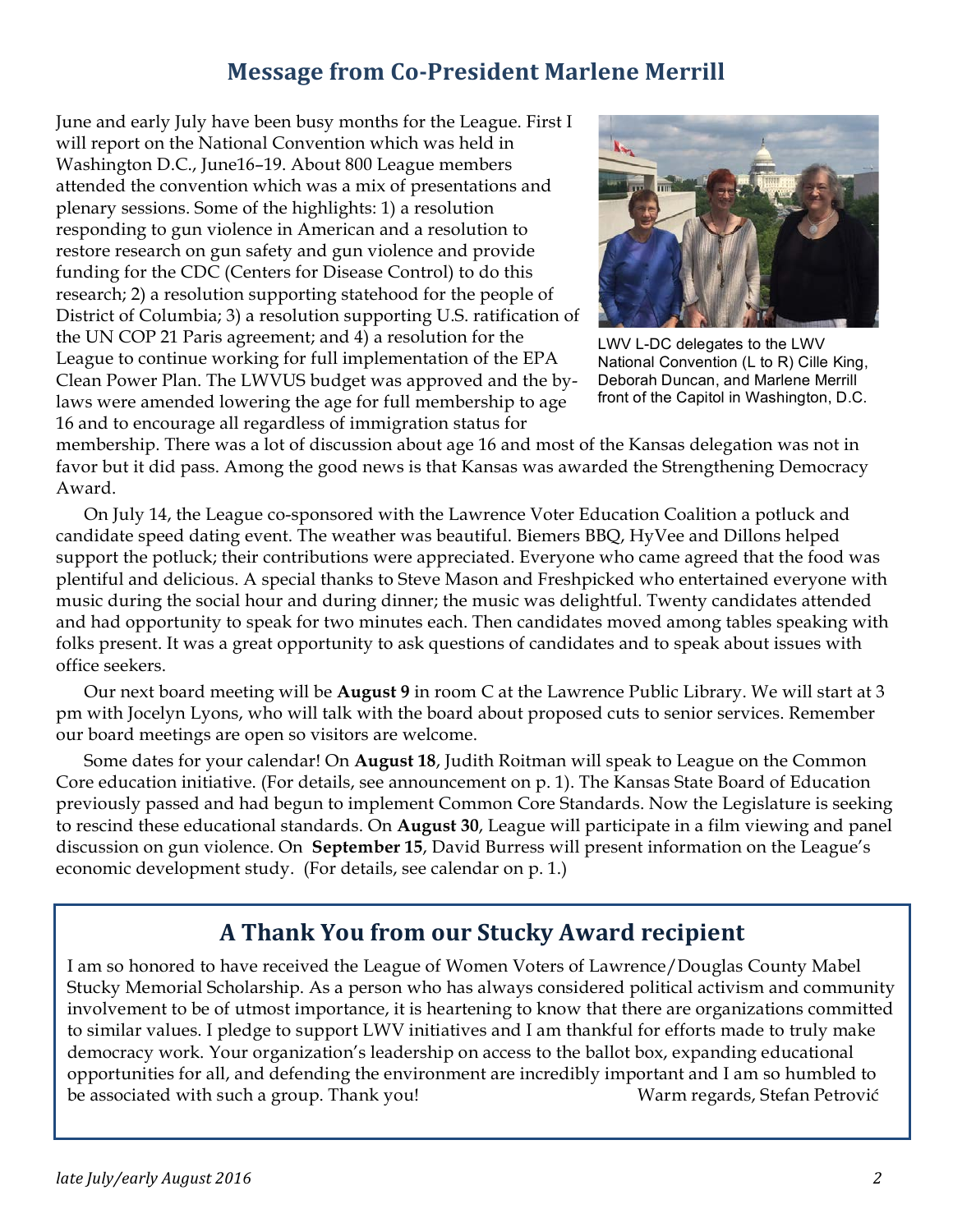#### **LWVK wins national award**

The Strengthening Democracy award is to showcase the work of Leagues that activate their grassroots network to advocate change around key issues, including protecting voter rights or increasing voter registration and turnout. The four state Leagues that were chosen as finalists were: LWV California, LWV Ohio, LWV Wisconsin, and LWV Kansas. *We (Kansas) won!*

LWVK has been working diligently to Push Back the Purge!—a purge of the voter rolls of incomplete voter registrations due to a documentary proof of citizenship requirement by the Secretary of State. The Kansas League has been working with partners to fight for the 20,000 voters whom have already been purged and the 4,000 more voters who are added to the list each month. LWVK has been involved in a lawsuit against the unnecessary hardships and complexities of the proof of citizenship requirement which disproportionately impacts students, minority communities and the elderly.

—*LWVK Co-President Marge Ahrens*



LWVK Co-Presidents Marge Ahrens and Carole Neale, with the Strength-ening Democracy award, at the LWVUS Convention in Washington, D.C.

#### **Two summaries of our June** *Hot Topic* **with LWVK Observer Paul Johnson**

**Summary 1!** Paul Johnson, legislative observer for the League, summarized the "self-inflicted crisis in Topeka" at the June 16 *Hot Topic* meeting at the Watkins Museum. (You can also watch it on the following link: https://www.youtube.com/watch?v=oRoyILyewXM&feature=youtu.be.)

Speaking about the yet unfinished legislative session, Paul said "We are at a defining moment for the state of Kansas. We have to rebuild the quality of life." He gave us a brief history on the changing tax laws, beginning in the 1990s when Governor Bill Graves decided to cut taxes. This was continued in succeeding administrations including Governor Brownback who lowered income taxes and did away with taxing the top income earners. This brought us to the extreme economic crisis we find ourselves in today, he said. The State made promises to send money back to the counties but those promises were



LWVK Admin Asst Natasha Martinez, at the LWV US Convention in Washington, D.C.

never kept. In the 60 years prior to 2008 revenue was never down more than 1%. That figure rose to 7% by 2010. In trying to come up with ways to balance the budget, the majority of legislators seemed to ask "Which hide are we going to take it out of?"

Paul covered many topics including a review of the school funding issue, higher education, concealed carry, KanCare, rural hospitals, Supplemental Nutrition Assistance Program or SNAP (Kansas now ranks 46<sup>th</sup> in the country in helping people put food on their plates), prisons, water plan, community mental health, Temporary Assistance to Needy Families or TANF, affordable housing, utilities/energy costs, renewable energy, and water depletion. Paul said in 2000, Kansas had one wind farm, now we have 20, with four more planned. Two-thirds of Kansans, he said, rely on the 14 reservoirs for their water. Also, it is estimated the Ogalala Aquifer will be 70% depleted by 2050.

Paul summed up his review with the "hope for more moderate voices to be elected this fall." *—Ann Carlin Ozegovic*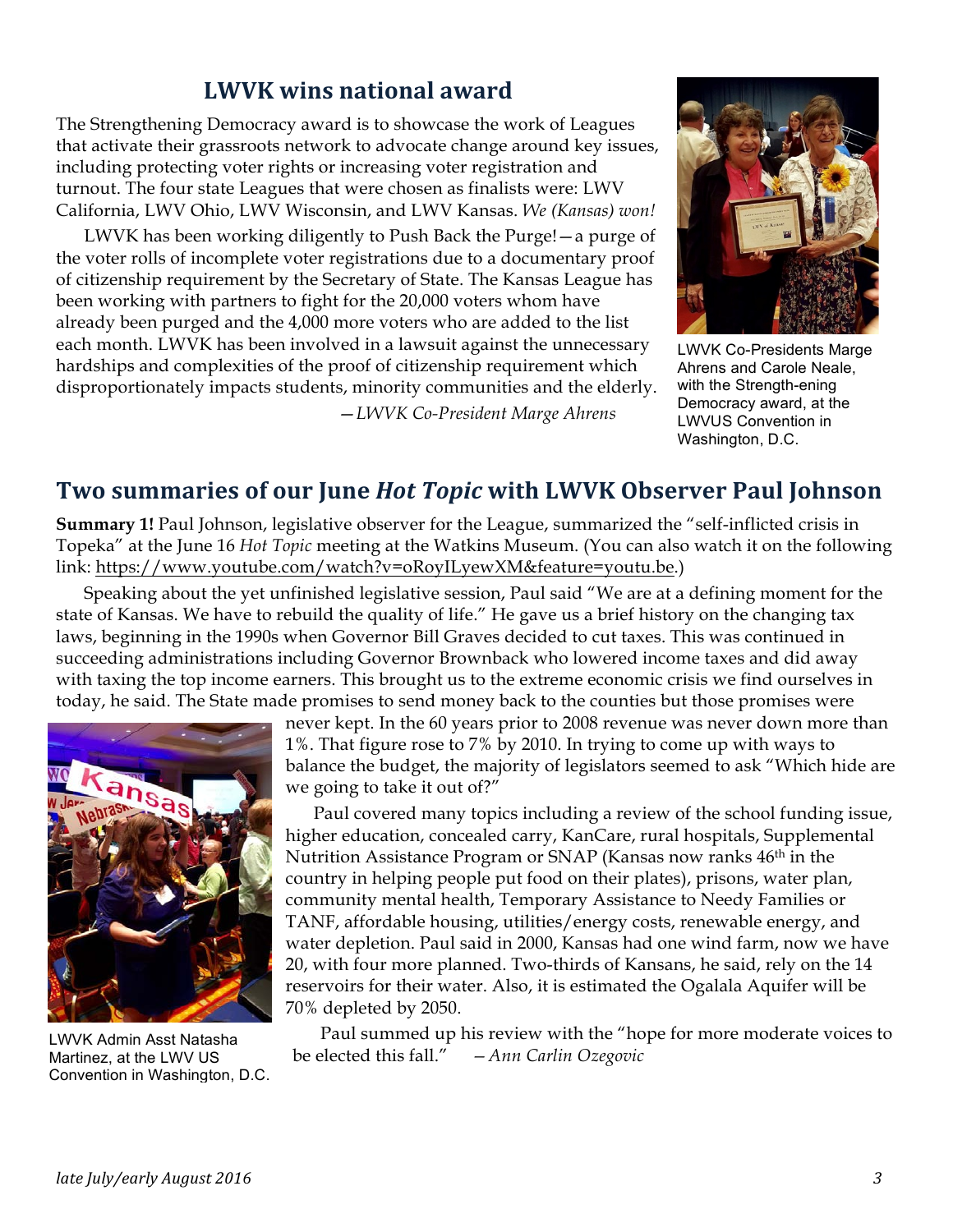**Summary 2! State Revenue and Budget Crises.** The main issue facing the state is funding of Kindergarten through Grade 12 education. Related to this is the number of Limited Liability Companies (LLCs) in the state that are exempt from state income tax. **History.** In 1992, the legislative and executive branches sought to rebalance tax revenues. It was felt there was too much reliance on property taxes. Governor Graves sought to have the state funded by 1/3 property taxes, 1/3 sales taxes, and 1/3 income taxes. Also, motor vehicle taxes and taxes on business machinery and equipment were to be reduced. Counties would continue to rely on property taxes and sales taxes. During the administrations of Governors Sebelius and Parkinson, ending balances for budget years were spent down. **Governor Brownback's approach to state taxes and funding**: Eliminate state income taxes the same as the states of Texas, Wyoming, and Florida. Eliminate state income taxes on the wealthiest Kansans. Eliminate state income taxes on non-wage income of small business LLC's. It was anticipated this would reduce state revenues by \$160 million to \$180 million per year. The actual annual reduction has been \$250 million per year. There is no definition of what is considered a "small business." Kansas has the second highest sales tax on food in the United States. The average family spends



Douglas County Clerk incumbent candidate Jamie Shew talks with constituents at our Candidates Potluck.

25% of their income on food. One in 6 households in Kansas are food insecure. Kansas is 50<sup>th</sup> in the Union in funding meals for at-risk children. **Other comments related to state funding for education**. School finance is approximately 50% of the state of Kansas budget. There is a proposal to limit state aid for construction. There is also a proposal to eliminate limits on tuition that can be charged by institutions of higher education. An unrelated issue is how to institutions of higher education should address firearms on campuses. **Medical care for low income Kansans.** There are three companies that administer Medicaid programs for the state. Approximately 425,000 Kansans are served under the program. Forty percent of live births are paid for by Medicaid in Kansas, and 50% of the adult care home beds in Kansas are funded by Medicaid. Missouri and Arkansas have expanded Medicaid, but Kansas has not. **Children in state care**. There are approximately 7,000 children in foster care in Kansas. There are 29,000 child care slots in



District 3 candidate Michelle Derusseau talks with constituents at our Candidates Potluck.

Kansas, but the policy may be to reduce the total to 14,000. **Other issues**. Kansas state prisons are at capacity, so more beds are needed. The State Water Plan is not adequately funded. Community mental health centers are underfunded. In May, 2016, state revenues declined. **Paul Johnson's "wish list."** Vehicle fuel tax should be increased to fund highway repair and construction. State income tax should be changed so that LLC nonwage income exempt from income tax doesn't exceed \$100,000 per year. Reinstate taxes on the wealthiest Kansans. Ninety per cent of highway needs should be funded. There are 1.2 million housing units in Kansas, 40% of which are rentals. How will the costs of electricity and gas be affected by the merger of Kansas City Power and Light Co. with Westar Energy? Summer is the peak season for use of electricity. There are 20 wind farms in Kansas with 4 more to be constructed. Twenty per cent of electricity is currently produced by wind power. *—Dan Dannenberg*

*NOTE***:** Paul spoke at the *Hot Topic* meeting one week before the extra wrap-up session of the legislature. To get his final take on the entire session, check out his June 29 blog at:

Douglas County Commission<br>District 3 candidate Michelle https://drive.google.com/file/d/0BwzR1oVeQS2gX3pTNHhTbnZSbUk/view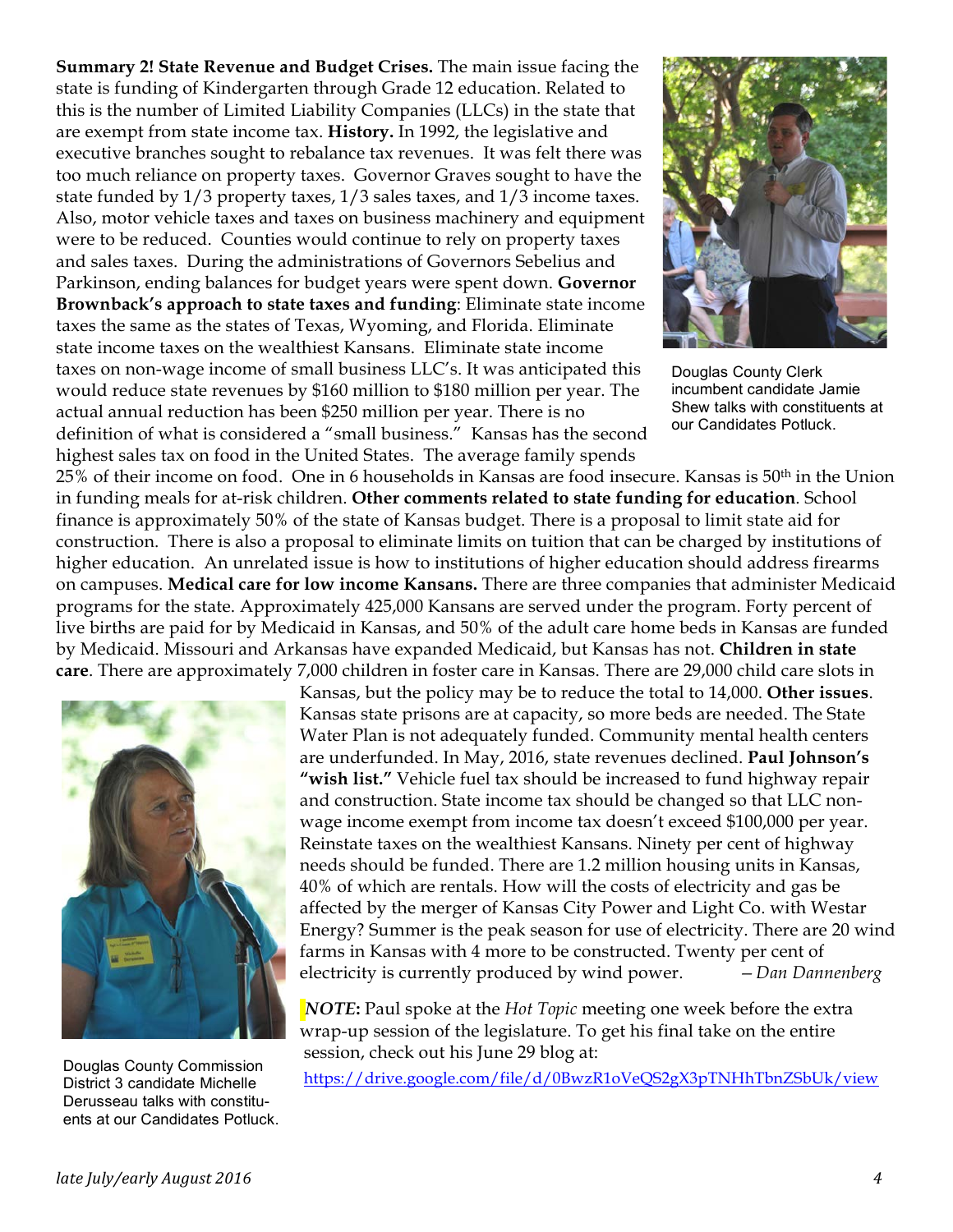

Kansas House of Representatives District 44 incumbent candidate Barbara Ballard talks with constituents at our Candidates Potluck.

## **Voter Registration Report**

LWV L–DC has held 19 voter registration events since April and has received 178 voter registration applications, and several advance ballot by mail applications. Some people ask if our time is well spent. We did an analysis after the November 2014 election, and found that of the 250 people that we registered between May–September 2016, 97% had completed their registration, and over



Kansas Senate District 2 incumbent candidate and LWV L–DC member Marci Francisco talks with constituents at our Candidates Potluck.

80% had voted in the November 2014 election. So—*YES!*—our time is well spent.

We will have had one more voter registration event planned before the August 2 Primary Election—staffing a table at the Downtown Lawrence

Sidewalk Sale—and will also be going door to door to some of those on the suspense list. Those new Kansas voters

who filed a voter registration application, but have not turned in their proof of citizenship have until the eve before the election to submit documentation to county election officials. The suspense list includes those who filed to vote at the DMV and will have only Federal election votes counted. Those who submitted their registration applications in any other manner—by mail, on line, by FAX, in person, or through a voter drive—will not have any votes counted, *unless they have successfully presented their proof of citizenship by August 1.* You can check your voter registration by entering your name and date of birth at **myvoteinfo.voteks.org**. This website also gives your registration address and polling place, lists all your voting districts, and lets you know about your past voting history.

The Douglas County Clerk's website for elections provides the list of candidates; information about early voting dates, times, and

locations; the application for Advance Voting by Mail, and ways to submit your documents and ballots. Visit the website at

www.douglascountyks.org/depts/voting-and-elections. You can view the July 10 Voter Education Coalition forums on YouTube by clicking on these inks: Kansas House Districts 42, 44, and 45 are at

https://www.youtube.com/watch?v=NKIBjquf3WQ; Douglas County Commission District 3 is at https://www.youtube.com/watch?v=Ys7FYijp2FM&feature=youtu.be.

*—Cille King*

#### **Welcome to New Members!**

Please welcome new members Jamie Benvenutti, Steven Davis, Marilynn Fullerton, Penny Hotchkiss, Thea Perry, and Paula Slater. We are delighted to have you join us! —*Marjorie Cole*



Douglas County Commission District 3 candidate Jim Weaver talks with constituents at our Candidates Potluck.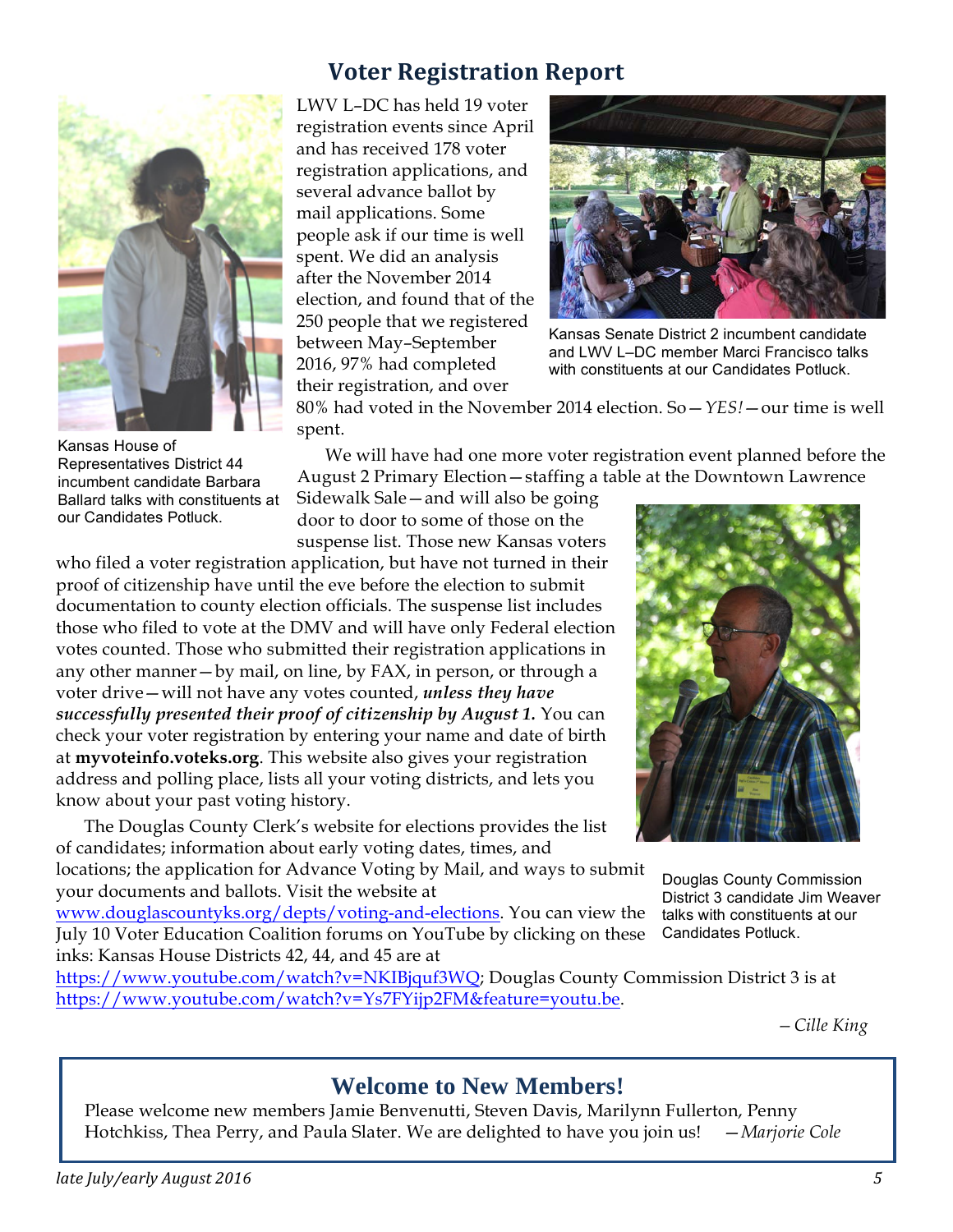## **In Memoriam: Bob Fluker**



J. Robert Fluker, Sr., 97, a long time League Member, died June 28, 2016. After a long career with the US Department of State in a number of positions both in Washington, DC, and in South and Southeast Asia, he returned to Lawrence in 1974. In addition to working as an international and domestic consultant to U.S. companies, he was active in community activities, serving on the board of Kansans for Improvement of Nursing Homes and as a member of the League of Women Voters. He established the Helen N. Fluker Award for Open and Accessible Government in memory of his late wife. The Fluker award recognizes a Douglas County citizen who has made valuable contributions to open and accessible government. League members will miss him at the annual luncheon presentation of the award, along with many members of his family.

#### **Highlights of the June 14 LWV L-DC Board Meeting**

Lawrence Public Library, 4:12-5:45 pm

Present: Debra Duncan and Marlene Merrill (Co-Pres), Cille King (Vice Pres), Marjorie Cole (Treas), Sharon Brown (Secr), Margaret Arnold, Ann Carlin Ozegovic, Tamara Cash, Janice Friedman,

Kim Gibson, Carol Klinknett, Melissa Wick. Absent: marci francisco, Midge Grinstead. Guest: Steven X. Davis. Melissa moved and Margaret seconded that minutes of the previous meeting be approved. **President's report.** Debra handed out copies of the History of the Wichita LWV that was published in 1951. Debra announced that the general meeting at Conroy's on May 14th was well attended and members were very engaged. **LWVK/Voter Service report.** Cille announced voter registration events at the Farmer's Market and Lecompton Territorial Days. July 12 is the last day to register to vote in the KS primary. Detailed election information is available online. There are 17,000 names on the

suspended list. Only federal names will show up on the state website. **Treasurer's report.** Marjorie reported income of \$400 in May and expenses of \$2,480.10 ; net outflow was \$2,080.10. Balances as of May 31 were: checking acct \$8,374.30; money

market acct \$2,105.60; Stucky acct \$3,632.12; Education Fund 339.27. Ann moved and Janice seconded that the treasurer's report be accepted. Motion passed. **Membership Committee report.** 



Douglas County Commission District 2 incumbent candidate Nancy Thellman talks with constituents at our Candidates Potluck.

Kim presented new membership proposals that include Welcome Packets and a new survey of interests, with changes to the membership application. Her report is filed with the June minutes. **Old business.** The Hot Topic speaker schedule was reviewed. The October meeting will feature City Manager Tom Markus, but the November meeting is still open. In December, there will be a presentation on League History with a holiday party. Janice asked to be given time to speak at the Hot Topic meetings to recruit Observer Corps members. **New business.** The June 15 LAN letter regarding proposed changes to the implementation of local economic development planning in Lawrence was discussed. Consensus

of the board was that we cannot sign the letter at this time. A copy of the letter is filed with the June minutes.

*— Sharon Brown*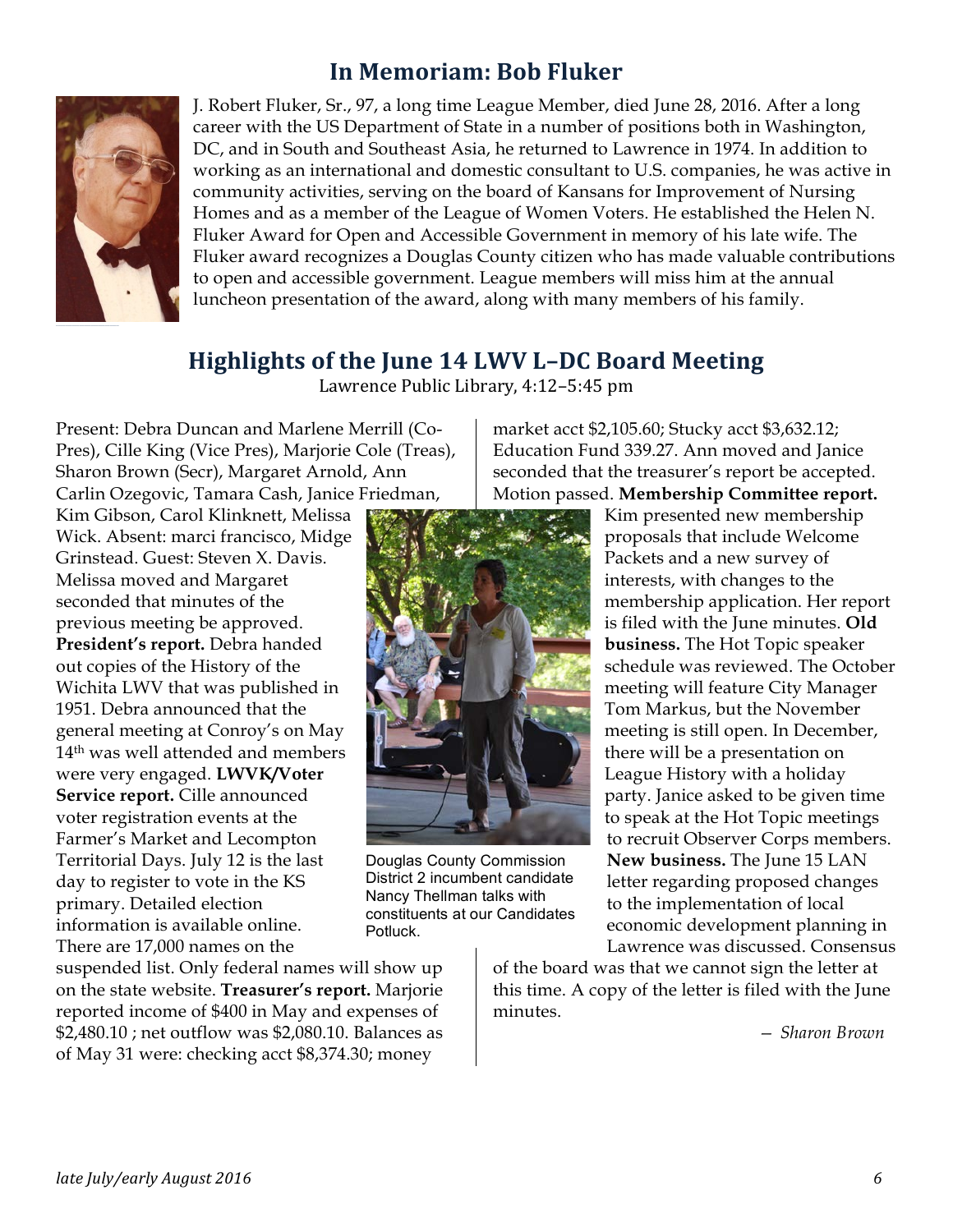

## Make a Difference - Join/Support the League!

#### *Return this form with a check made out to LWV L/DC, and mail to LWV L/DC, PO Box 1072, Lawrence, KS 66044.*

(*Membership is open to anyone who will be eligible to vote in the next November election. New or renewed memberships received now will expire March 31, 2017.*)

| New Member. I heard about the League via (Facebook, Web Site, Friend, Other):<br>Suggested voluntary membership assessment:*<br>Approximate Household Income<br>Individual membership<br>Household membership<br>Student**<br>$\frac{\ }{\ }$ \$17<br>$\frac{\ }{\ }$ \$29<br>$\frac{\ }{\ }$ \$20<br>$\frac{\ }{\ }$ \$35<br>Under \$25,000<br>$\frac{\ }{\ }$ \$35<br>\$25,000 to \$50,000<br>$\frac{\ }{\ }$ \$55<br>$-$ \$55<br>$-$ \$85<br>Over \$50,000<br>\$100<br>Sustaining member<br>\$150<br>Life member (of 50 years)<br>\$0<br>* Our membership assessment supports the National and State Leagues at \$50/member (\$32 National and \$18 State).<br>** High school or postsecondary student enrolled at least part time in an accredited institution.<br>I am not a member, but would like to support the League with my contribution as indicated below.<br>I have enclosed a contribution of \$ ________________ for the League General Fund.<br>I have enclosed a contribution of \$ ________________ for the League Education Fund***<br>*** This contribution is tax-deductible. Write check to "LWV Education Fund."<br><b>PLEASE PRINT</b><br>As a League member or supporter, I would like to help support League activities by participating as follows:<br><b>General Membership Meetings:</b><br>Promotion of League to our Community:<br>__ Set up and/or tear down<br>__ Public speaking<br>Represent League at community events<br>__ Hospitality (provide coffee/tea/dessert)<br>Taking notes/writing up report of meeting<br>Observer corps (attend/report on government<br>Membership:<br>meetings)<br>__ Recruitment<br>Serve on the Board of Directors<br>Mentor/follow-up with new members<br>Provide a ride to a fellow member<br>I have the following skills:<br>Phone members without internet access<br>Editing articles/reports<br>Database management<br>about<br>Microsoft Word / Excel / Quickbooks<br>special updates<br>Voter Services:<br>Website/Social Media design/management<br>Register voters<br>My interests include:<br>Help with voter education<br><b>PO BOX 1072 • LAWRENCE KS 66044-1072</b> | Date | Renewing member |                                                   |
|-------------------------------------------------------------------------------------------------------------------------------------------------------------------------------------------------------------------------------------------------------------------------------------------------------------------------------------------------------------------------------------------------------------------------------------------------------------------------------------------------------------------------------------------------------------------------------------------------------------------------------------------------------------------------------------------------------------------------------------------------------------------------------------------------------------------------------------------------------------------------------------------------------------------------------------------------------------------------------------------------------------------------------------------------------------------------------------------------------------------------------------------------------------------------------------------------------------------------------------------------------------------------------------------------------------------------------------------------------------------------------------------------------------------------------------------------------------------------------------------------------------------------------------------------------------------------------------------------------------------------------------------------------------------------------------------------------------------------------------------------------------------------------------------------------------------------------------------------------------------------------------------------------------------------------------------------------------------------------------------------------------------------------------------------------------------------------------------------------------------------------------------------------|------|-----------------|---------------------------------------------------|
|                                                                                                                                                                                                                                                                                                                                                                                                                                                                                                                                                                                                                                                                                                                                                                                                                                                                                                                                                                                                                                                                                                                                                                                                                                                                                                                                                                                                                                                                                                                                                                                                                                                                                                                                                                                                                                                                                                                                                                                                                                                                                                                                                       |      |                 |                                                   |
|                                                                                                                                                                                                                                                                                                                                                                                                                                                                                                                                                                                                                                                                                                                                                                                                                                                                                                                                                                                                                                                                                                                                                                                                                                                                                                                                                                                                                                                                                                                                                                                                                                                                                                                                                                                                                                                                                                                                                                                                                                                                                                                                                       |      |                 |                                                   |
|                                                                                                                                                                                                                                                                                                                                                                                                                                                                                                                                                                                                                                                                                                                                                                                                                                                                                                                                                                                                                                                                                                                                                                                                                                                                                                                                                                                                                                                                                                                                                                                                                                                                                                                                                                                                                                                                                                                                                                                                                                                                                                                                                       |      |                 |                                                   |
|                                                                                                                                                                                                                                                                                                                                                                                                                                                                                                                                                                                                                                                                                                                                                                                                                                                                                                                                                                                                                                                                                                                                                                                                                                                                                                                                                                                                                                                                                                                                                                                                                                                                                                                                                                                                                                                                                                                                                                                                                                                                                                                                                       |      |                 |                                                   |
|                                                                                                                                                                                                                                                                                                                                                                                                                                                                                                                                                                                                                                                                                                                                                                                                                                                                                                                                                                                                                                                                                                                                                                                                                                                                                                                                                                                                                                                                                                                                                                                                                                                                                                                                                                                                                                                                                                                                                                                                                                                                                                                                                       |      |                 |                                                   |
|                                                                                                                                                                                                                                                                                                                                                                                                                                                                                                                                                                                                                                                                                                                                                                                                                                                                                                                                                                                                                                                                                                                                                                                                                                                                                                                                                                                                                                                                                                                                                                                                                                                                                                                                                                                                                                                                                                                                                                                                                                                                                                                                                       |      |                 |                                                   |
|                                                                                                                                                                                                                                                                                                                                                                                                                                                                                                                                                                                                                                                                                                                                                                                                                                                                                                                                                                                                                                                                                                                                                                                                                                                                                                                                                                                                                                                                                                                                                                                                                                                                                                                                                                                                                                                                                                                                                                                                                                                                                                                                                       |      |                 |                                                   |
|                                                                                                                                                                                                                                                                                                                                                                                                                                                                                                                                                                                                                                                                                                                                                                                                                                                                                                                                                                                                                                                                                                                                                                                                                                                                                                                                                                                                                                                                                                                                                                                                                                                                                                                                                                                                                                                                                                                                                                                                                                                                                                                                                       |      |                 |                                                   |
|                                                                                                                                                                                                                                                                                                                                                                                                                                                                                                                                                                                                                                                                                                                                                                                                                                                                                                                                                                                                                                                                                                                                                                                                                                                                                                                                                                                                                                                                                                                                                                                                                                                                                                                                                                                                                                                                                                                                                                                                                                                                                                                                                       |      |                 |                                                   |
|                                                                                                                                                                                                                                                                                                                                                                                                                                                                                                                                                                                                                                                                                                                                                                                                                                                                                                                                                                                                                                                                                                                                                                                                                                                                                                                                                                                                                                                                                                                                                                                                                                                                                                                                                                                                                                                                                                                                                                                                                                                                                                                                                       |      |                 |                                                   |
|                                                                                                                                                                                                                                                                                                                                                                                                                                                                                                                                                                                                                                                                                                                                                                                                                                                                                                                                                                                                                                                                                                                                                                                                                                                                                                                                                                                                                                                                                                                                                                                                                                                                                                                                                                                                                                                                                                                                                                                                                                                                                                                                                       |      |                 |                                                   |
|                                                                                                                                                                                                                                                                                                                                                                                                                                                                                                                                                                                                                                                                                                                                                                                                                                                                                                                                                                                                                                                                                                                                                                                                                                                                                                                                                                                                                                                                                                                                                                                                                                                                                                                                                                                                                                                                                                                                                                                                                                                                                                                                                       |      |                 |                                                   |
|                                                                                                                                                                                                                                                                                                                                                                                                                                                                                                                                                                                                                                                                                                                                                                                                                                                                                                                                                                                                                                                                                                                                                                                                                                                                                                                                                                                                                                                                                                                                                                                                                                                                                                                                                                                                                                                                                                                                                                                                                                                                                                                                                       |      |                 |                                                   |
|                                                                                                                                                                                                                                                                                                                                                                                                                                                                                                                                                                                                                                                                                                                                                                                                                                                                                                                                                                                                                                                                                                                                                                                                                                                                                                                                                                                                                                                                                                                                                                                                                                                                                                                                                                                                                                                                                                                                                                                                                                                                                                                                                       |      |                 |                                                   |
|                                                                                                                                                                                                                                                                                                                                                                                                                                                                                                                                                                                                                                                                                                                                                                                                                                                                                                                                                                                                                                                                                                                                                                                                                                                                                                                                                                                                                                                                                                                                                                                                                                                                                                                                                                                                                                                                                                                                                                                                                                                                                                                                                       |      |                 |                                                   |
|                                                                                                                                                                                                                                                                                                                                                                                                                                                                                                                                                                                                                                                                                                                                                                                                                                                                                                                                                                                                                                                                                                                                                                                                                                                                                                                                                                                                                                                                                                                                                                                                                                                                                                                                                                                                                                                                                                                                                                                                                                                                                                                                                       |      |                 |                                                   |
|                                                                                                                                                                                                                                                                                                                                                                                                                                                                                                                                                                                                                                                                                                                                                                                                                                                                                                                                                                                                                                                                                                                                                                                                                                                                                                                                                                                                                                                                                                                                                                                                                                                                                                                                                                                                                                                                                                                                                                                                                                                                                                                                                       |      |                 |                                                   |
|                                                                                                                                                                                                                                                                                                                                                                                                                                                                                                                                                                                                                                                                                                                                                                                                                                                                                                                                                                                                                                                                                                                                                                                                                                                                                                                                                                                                                                                                                                                                                                                                                                                                                                                                                                                                                                                                                                                                                                                                                                                                                                                                                       |      |                 |                                                   |
|                                                                                                                                                                                                                                                                                                                                                                                                                                                                                                                                                                                                                                                                                                                                                                                                                                                                                                                                                                                                                                                                                                                                                                                                                                                                                                                                                                                                                                                                                                                                                                                                                                                                                                                                                                                                                                                                                                                                                                                                                                                                                                                                                       |      |                 | - Help with research for League studies on issues |
|                                                                                                                                                                                                                                                                                                                                                                                                                                                                                                                                                                                                                                                                                                                                                                                                                                                                                                                                                                                                                                                                                                                                                                                                                                                                                                                                                                                                                                                                                                                                                                                                                                                                                                                                                                                                                                                                                                                                                                                                                                                                                                                                                       |      |                 |                                                   |

President@lawrenceleague.com • www.lawrenceleague.com www.facebook.com/lwvldc • www.twitter.com/lwvldc